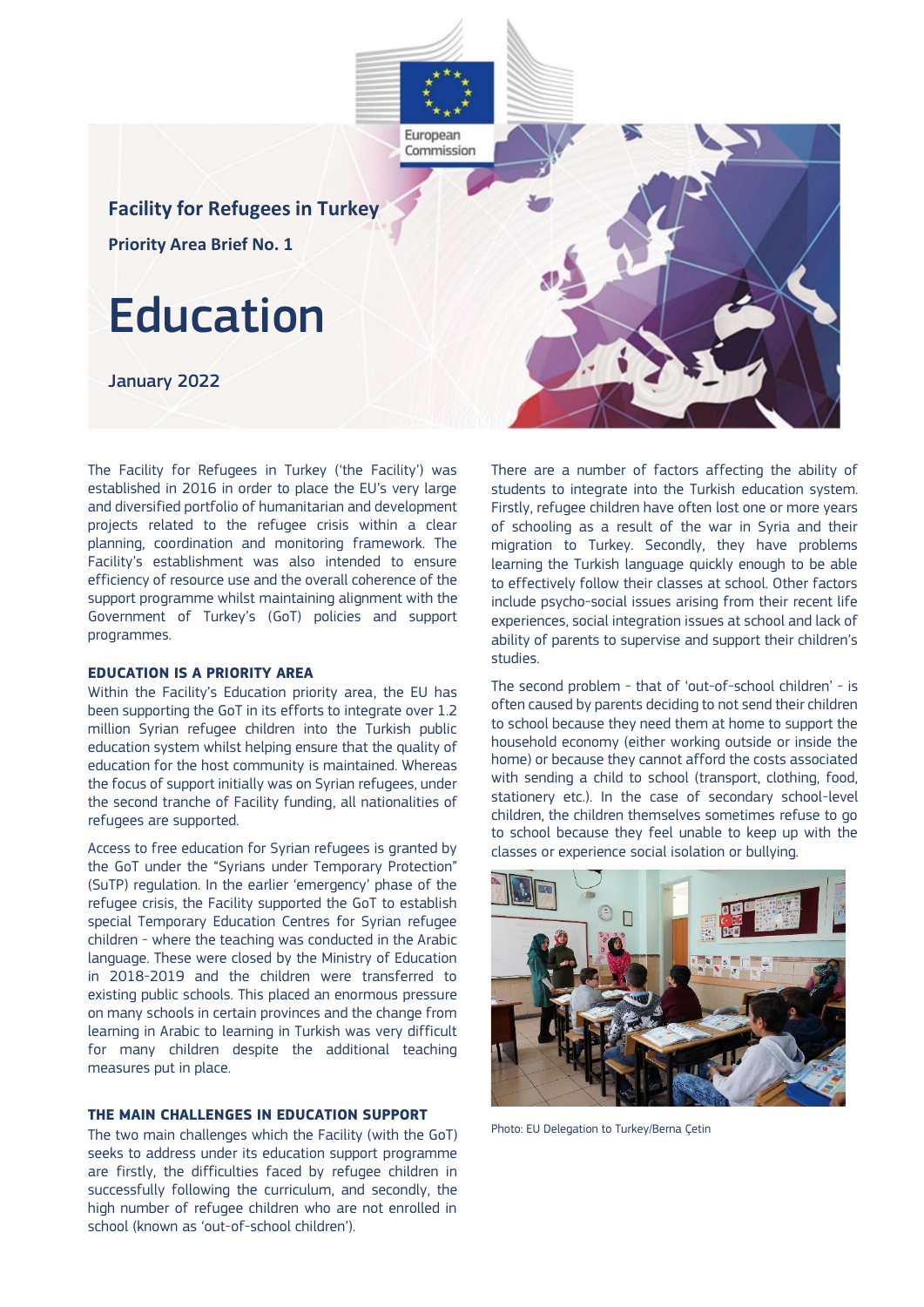

According to a recent Facility-supported project review mission a major effort is still required to bring out-ofschool children (particularly older children) back into the education system. The Ministry of Education reports that approximately 426,000 school-age Syrian refugee children were not enrolled in school in the second semester of the last school year (2020-21). This is equivalent to 36% of the school-age population.

The COVID-19 pandemic accentuated the above problems for refugee children and a number of recent studies indicate that a large majority of refugee children suffered a major loss of schooling during the latter part of the 2019-20 school year and much of the 2020-21 school year. Although the Ministry of National Education (MoNE) quickly adapted to providing education on-line and via TV using its EBA system, the majority of refugee children were not able to effectively benefit from this due to problems accessing the internet and in following the courses on-line. A lack of adequate home studying conditions and parental supervision and support were other factors.

### **EU SUPPORTS MONE IN 26 HIGH-REFUGEE-CONCENTRATION PROVINCES**

The Facility's Education Priority Area support strategy is designed to respond to the above-mentioned problems and is focused on the provision of support to MoNE in 26 high-refugee-concentration provinces. The strategy covers the formal school education system (including early childhood education and vocational education for children), tertiary education, and the non-formal education system delivered mostly through the government's system of Public Education Centres (PECs), but the focus of support is very much on primary and secondary level schooling.

The strategy is summarized in the chain of expected results presented in Figure 1 below. It consists of providing a range of additional educational services and courses within targeted schools (Output 1); providing material and financial support to families (refugee and economically-disadvantaged host community) to help them be able to send their children to school (Output 2); developing the school system's staff to be able to adapt their services to the needs of the target groups (Output 3); and the construction and refurbishment of schools to cope with the high pressure of student numbers in certain provinces (Output 4).

### **EUR 1.6 BILLION CONTRACTED**

By mid-2021, a total of EUR 1.6 billion had been contracted under the Facility for the implementation of projects in the education sector, representing about 30% of the total amount of EUR 6 billion contracted by the Facility. A total of 12 education projects had been completed by June 2021 and 7 were still ongoing. Eight projects were financed under the development strand of the Facility whilst four were under the humanitarian strand.

Although the Education support strategy seeks to support the GoT at the national level, the bulk of the support is focused on 26 provinces where there is a high concentration of refugees. Certain aspects of the support strategy were broadened under the Facility's second tranche of funding and support is now provided to economically disadvantaged host community students to encourage school enrolment and attendance.

### *The Facility's Education Support Strategy*



### **Output 4**

Increased education system infrastructure capacity in highrefugee-concentration provinces

**Intermediate Outcome 1** Increased level of refugee children's access to (and retention in) the education system in high-refugeeconcentration provinces

**Intermediate Outcome 2** Increased level of access to vocational and higher education for refugee and host community students in high-refugeeconcentration provinces

**Intermediate Outcome 3** Increased access of refugee and host community children to preprimary education in high-refugeeconcentration provinces

**Long-Term Outcome** 

Refugee children and adults are enrolled in the education system and receive quality education, and the quality of education for host community members' children is sustained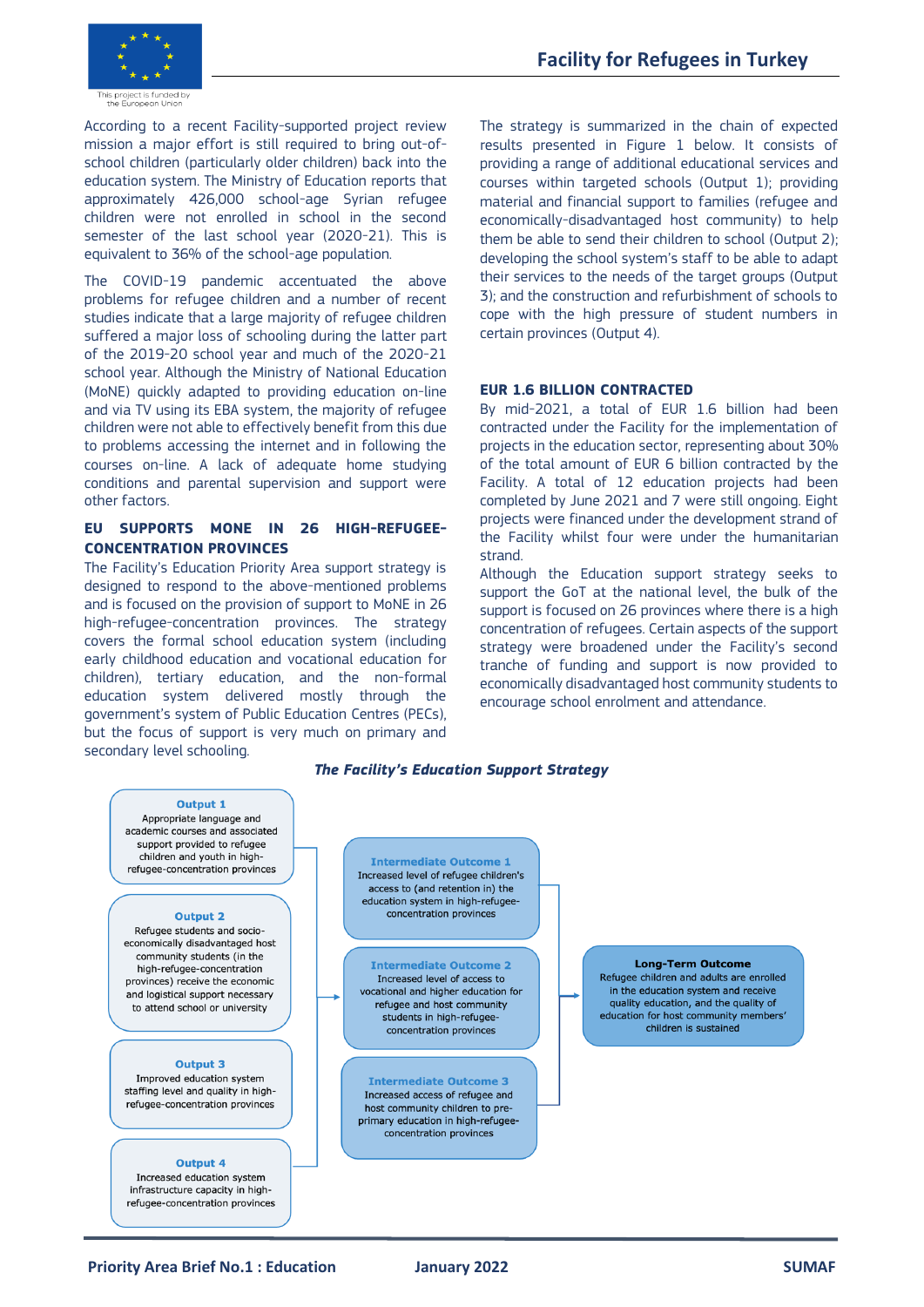

The approach taken and results obtained to-date in the implementation of the Education Priority Area strategy are presented below.

# **PROVIDING LANGUAGE AND ACADEMIC COURSES AND ASSOCIATED SUPPORT**

The Facility's major project in the education sector is PIKTES (Project on Supporting the Integration of Syrian Kids into the Turkish Education System), which started in 2016 with an initial budget of EUR 300M and was extended in 2019 with an additional budget of EUR 400M. PIKTES is implemented in 26 provinces with high refugee populations and implements a range of activities aimed at supporting the successful integration of refugee children into the public school system. Specific activity areas include early childhood education (ECE), back-up (remedial) teaching, catch-up teaching and Turkish and Arabic language training.

While catch-up classes are intended to provide children who have missed schooling with short intensive courses to enable them to re-join the school system at the appropriate level for their age group, back-up (remedial) classes are for children who are falling behind in their classes. By mid-2021, 46,766 refugee children had received catch-up training and 60,472 refugee children back-up training with Facility support.

PIKTES also supports the provision of psycho-social support (PSS) and counselling services to children and trains teachers to be able to respond to the particular needs of refugee children.

In order to better prepare infants to be able to start formal schooling, PIKTES also provides support to the government's policy of significantly increasing the level of access to ECE in its focus provinces. Whilst no Facilitysupported ECE was provided in the 2020-21 school year due to the COVID-19 pandemic, 25,000 students were supported to receive ECE courses over the summer of 2021.

Turkish language proficiency is a prerequisite for the integration of refugee children into the public education system. Hence, the Facility provides extensive support to improve the Turkish language skills of refugee children (and adults). In addition, the provision of Arabic language teaching is supported.

PIKTES employs 325 Guidance Counsellors to provide psycho-social support to refugee children to help them cope with the various challenges they face in integrating into the Turkish education system. Over the first half of 2021, it supported over 115,000 children using both face-to-face meetings and phone and online communications (during periods of school closures).



Photo: EU Delegation to Turkey/Berna Çetin

# **PROVIDING ECONOMIC AND LOGISTICAL SUPPORT TO ENABLE ATTENDANCE AT SCHOOL OR UNIVERSITY**

In order to encourage and support refugee families to send their children to school, the Facility has provided funding since 2017 to the Conditional Transfer for Education (CCTE) project which is implemented by UNICEF. With a budget of over EUR 150M, the project provides bimonthly payments to economically disadvantaged refugee families.

By June 2021, the total number of refugee children enrolled in schools supported through the CCTE project amounted to 695,556. Almost half of the beneficiary children (47%) were attending primary schools, whilst most of the rest (38%) were enrolled at the lower secondary level (only 11% were enrolled at upper secondary level).

The CCTE project continued to provide payments when the schools were closed because of COVID-19 to ensure that supported children continued their education through attending EBA TV and online classes. However, school attendance was not recorded by MoNE.

An evaluation of the CCTE programme in 2020 found the project to be effective in incentivising regular school attendance (before COVID-19) and efficient partly due to the way in which it was linked to the GoT welfare institutions and ESSN's "KizilayKart" payment system. The project's child protection component was also found effective in helping to ensure high school attendance rates.

Various Facility-funded projects furthermore provide scholarships to facilitate students to pursue Technical and Vocational Education and Training (TVET) or higher education institutions. By June 2021, almost 13,300 students had received a scholarship. The majority of these students were refugees and half were female. Most of the scholarships provided (about 12,000) were